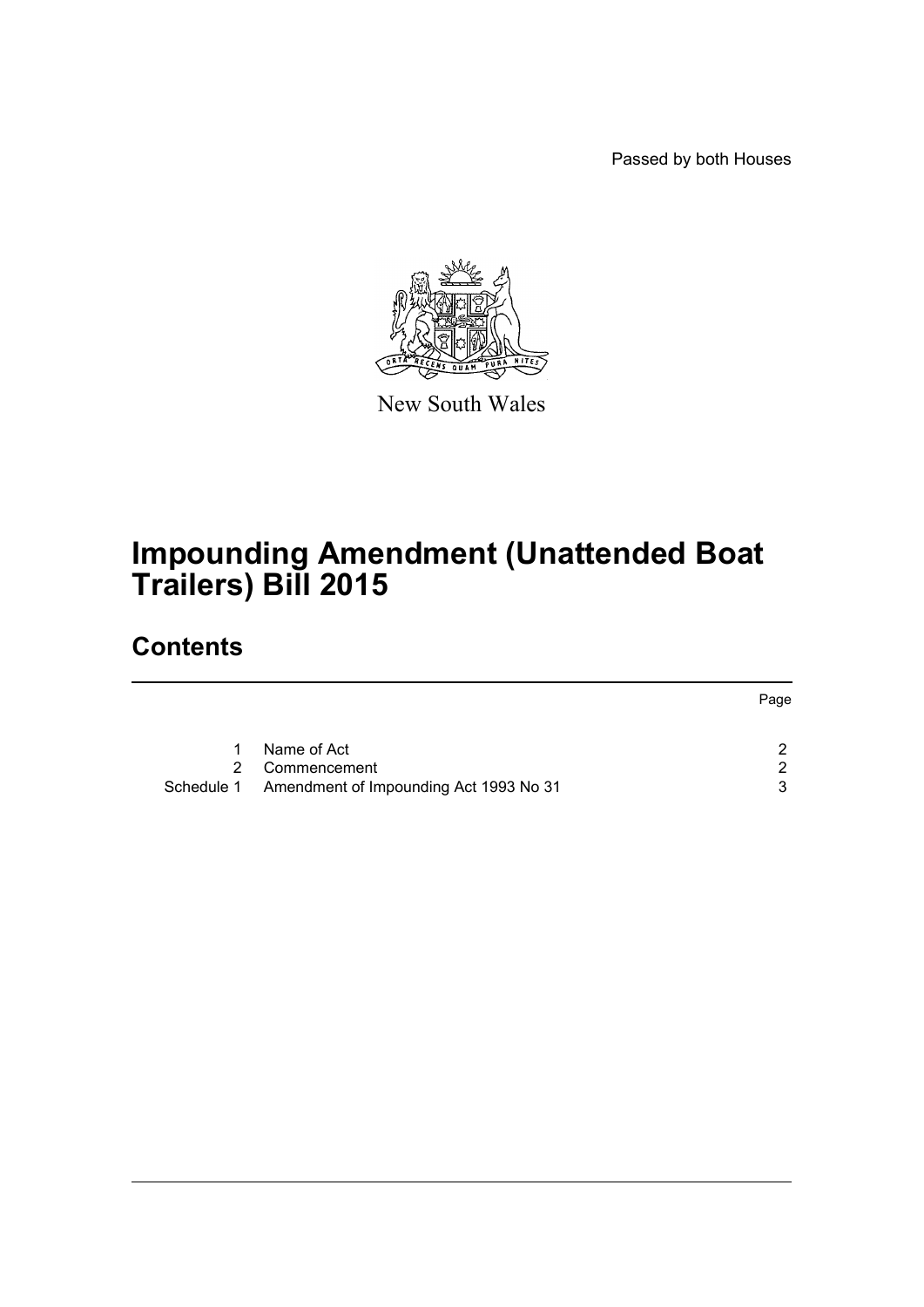*I certify that this public bill, which originated in the Legislative Assembly, has finally passed the Legislative Council and the Legislative Assembly of New South Wales.*

> *Clerk of the Legislative Assembly. Legislative Assembly, Sydney,* , 2015



New South Wales

# **Impounding Amendment (Unattended Boat Trailers) Bill 2015**

Act No , 2015

An Act to amend the *Impounding Act 1993* to make further provision for the impounding of boat trailers left unattended for extended periods.

*I have examined this bill and find it to correspond in all respects with the bill as finally passed by both Houses.*

*Assistant Speaker of the Legislative Assembly.*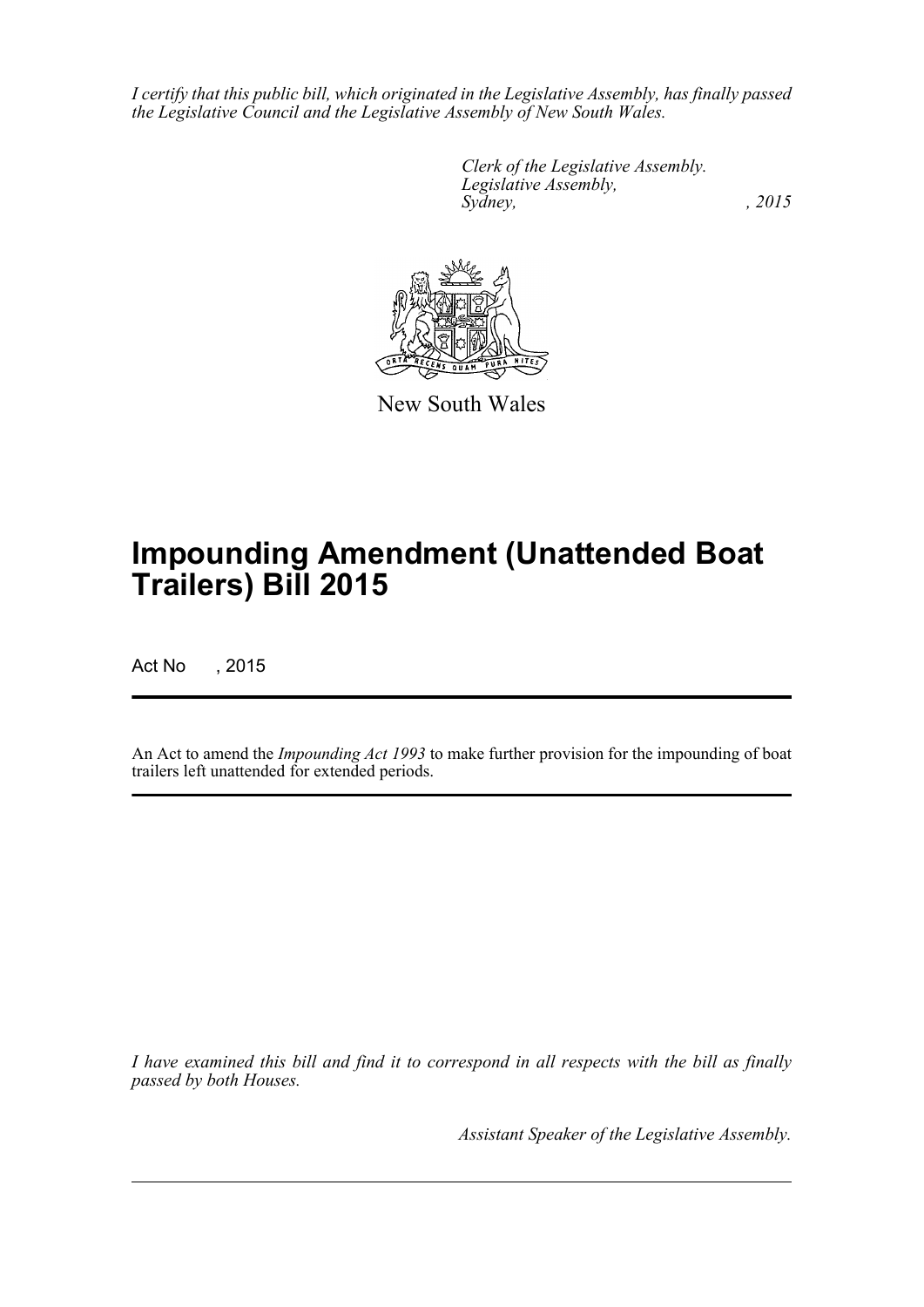#### <span id="page-2-0"></span>**The Legislature of New South Wales enacts:**

#### **1 Name of Act**

This Act is the *Impounding Amendment (Unattended Boat Trailers) Act 2015*.

#### <span id="page-2-1"></span>**2 Commencement**

This Act commences on a day or days to be appointed by proclamation.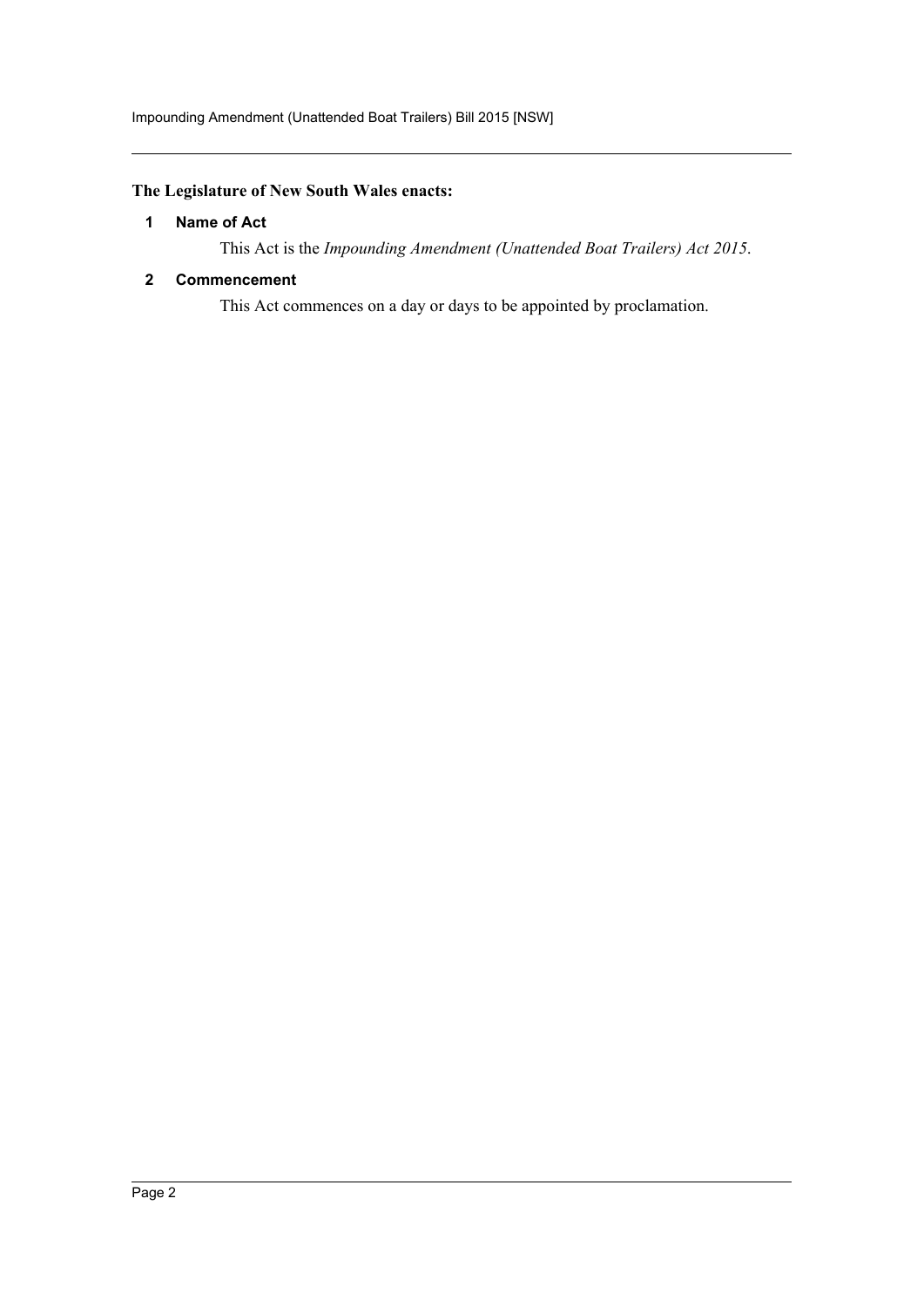### <span id="page-3-0"></span>**Schedule 1 Amendment of Impounding Act 1993 No 31**

#### **[1] Section 15A**

Insert after section 15:

#### **15A Impounding boat trailers**

(1) In this section:

*declared area* in relation to an impounding officer's area of operations, means the whole or any part of that area that is declared by the impounding authority that has appointed the officer, by order published in the Gazette, to be a declared area for the purposes of this section in relation to the officer.

*road* means a road within the meaning of the *Road Transport Act 2013* and includes a road related area within the meaning of that Act.

**Note.** The definition of *motor vehicle* in the Dictionary includes a boat trailer.

- (2) An impounding officer may impound a boat trailer in the officer's area of operations if the officer believes on reasonable grounds that the boat trailer is in a declared area and has not been moved for at least 28 days (or such other period as is specified by the regulations).
- (3) A boat trailer that is on a road is not moved for the purposes of this section if it is only moved along the same road and without passing an intersection with another road. An intersection with a road related area is to be disregarded for the purposes of this subsection unless it is related to a different road.
- (4) This section does not apply to a boat trailer that is parked on a road in accordance with an official resident's parking permit that applies to the boat trailer and is displayed on the boat trailer.
- (5) The power of an impounding officer to impound a boat trailer under this section is in addition to any power to impound the boat trailer under section 15.
- (6) Section 16 applies to the impounding of a boat trailer under this section and in such a case, the notice to the owner under section 16 (4) is to specify a period of not less than 15 days in which the boat trailer may be moved to avoid the impounding.
- (7) A boat trailer that may be impounded under this section is taken to have been left unattended for the purposes of this Act.

#### **[2] Schedule 1 Savings and transitional provisions**

Insert at the end of clause 1 (1):

any other Act that amends this Act

#### **[3] Schedule 1, clause 8**

Insert after clause 7:

#### **8 Impounding boat trailers—2015 amendments**

In determining the period for which a boat trailer has not been moved for the purposes of section 15A (2), no regard is to be had to any period before the commencement of that subsection.